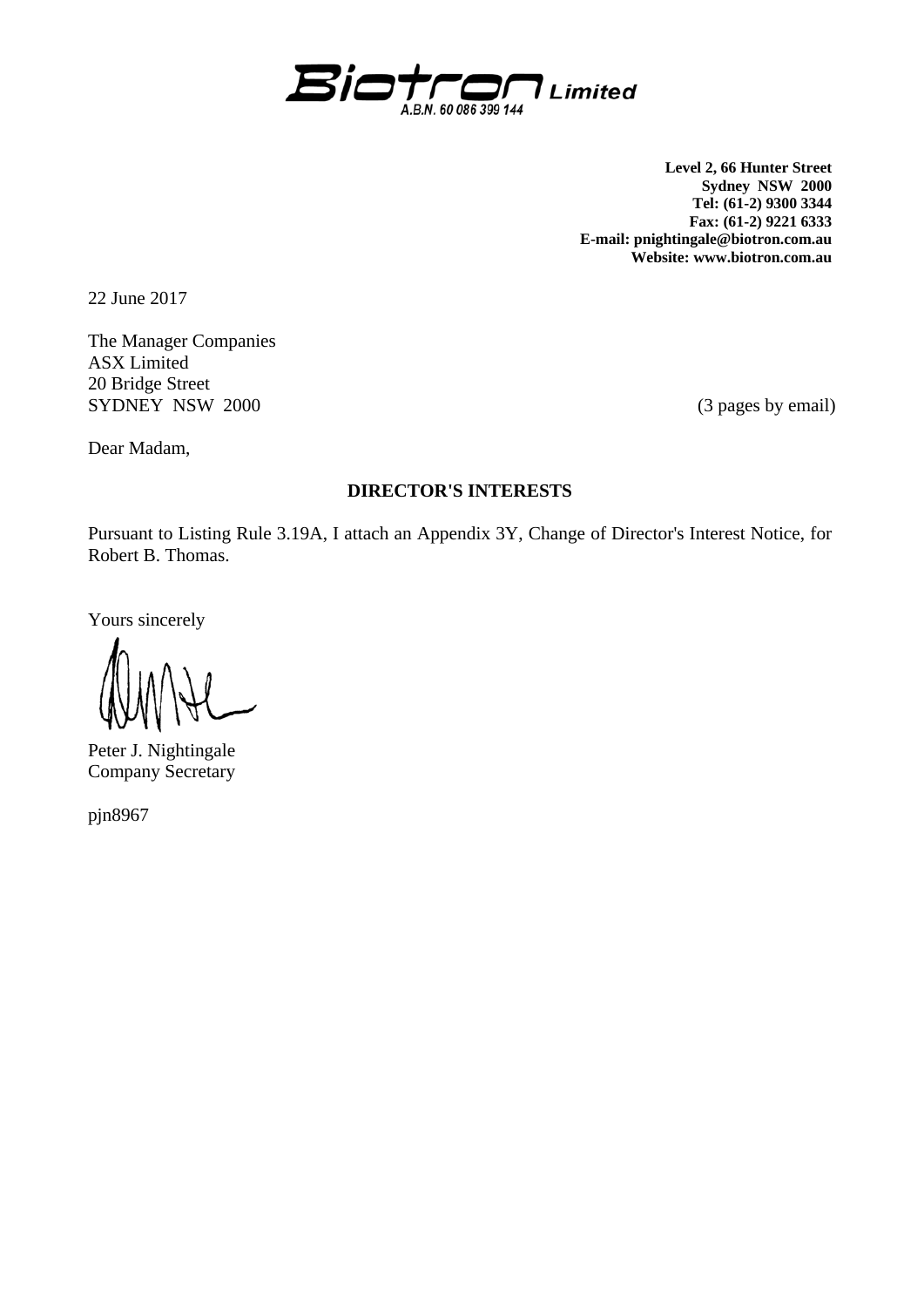# **Appendix 3Y Change of Director's Interest Notice**

Information or documents not available now must be given to ASX as soon as available. Information and documents given to ASX become ASX's property and may be made public.

Introduced 30/09/01 Amended 01/01/11

| Name of entity | <b>BIOTRON LIMITED</b> |
|----------------|------------------------|
| <b>ABN</b>     | 60 086 399 144         |

We (the entity) give ASX the following information under listing rule 3.19A.2 and as agent for the director for the purposes of section 205G of the Corporations Act.

| <b>Name of Director</b> | Robert B. THOMAS |
|-------------------------|------------------|
| Date of last notice     | 15 July 2015     |

#### **Part 1 - Change of director's relevant interests in securities**

In the case of a trust, this includes interests in the trust made available by the responsible entity of the trust

Note: In the case of a company, interests which come within paragraph (i) of the definition of "notifiable interest of a director" should be disclosed in this part.

| <b>Direct or indirect interest</b>                                                                                                                                      | Indirect.                                                                                                                                                                                                                                            |  |
|-------------------------------------------------------------------------------------------------------------------------------------------------------------------------|------------------------------------------------------------------------------------------------------------------------------------------------------------------------------------------------------------------------------------------------------|--|
| <b>Nature of indirect interest</b><br>(including registered holder)<br>Note: Provide details of the circumstances giving rise to the relevant<br>interest.              | Robert Thomas and Kyrenia Thomas <atf rob<br="">Thomas Super Fund A/C&gt; in which Robert Bain<br/>Thomas has an interest and Robert Thomas <atf<br>Thomas Family A/C&gt; in which Rob Thomas has<br/>an interest.</atf<br></atf>                    |  |
| Date of change                                                                                                                                                          | 19 June 2017 to 21 June 2017.                                                                                                                                                                                                                        |  |
| No. of securities held prior to change                                                                                                                                  | 5,086,805 fully paid ordinary shares held by<br>Robert Thomas and Kyrenia Thomas <atf rob<br="">Thomas Super Fund A/C&gt; and 308,402 fully paid<br/>ordinary shares held by Robert Bain Thomas<br/><atf a="" c="" family="" thomas="">.</atf></atf> |  |
| <b>Class</b>                                                                                                                                                            | Fully paid ordinary shares.                                                                                                                                                                                                                          |  |
| <b>Number acquired</b>                                                                                                                                                  | 250,000.                                                                                                                                                                                                                                             |  |
| <b>Number disposed</b>                                                                                                                                                  | Nil.                                                                                                                                                                                                                                                 |  |
| <b>Value/Consideration</b><br>Note: If consideration is non-cash, provide details and estimated valuation                                                               | \$5,121.                                                                                                                                                                                                                                             |  |
| No. of securities held after change                                                                                                                                     | 5,336,805 fully paid ordinary shares held by<br>Robert Thomas and Kyrenia Thomas <atf rob<br="">Thomas Super Fund A/C&gt; and 308,402 fully paid<br/>ordinary shares held by Robert Bain Thomas<br/><atf a="" c="" family="" thomas="">.</atf></atf> |  |
| Nature of change<br>Example: on-market trade, off-market trade, exercise of options, issue of<br>securities under dividend reinvestment plan, participation in buy-back | On market trade.                                                                                                                                                                                                                                     |  |